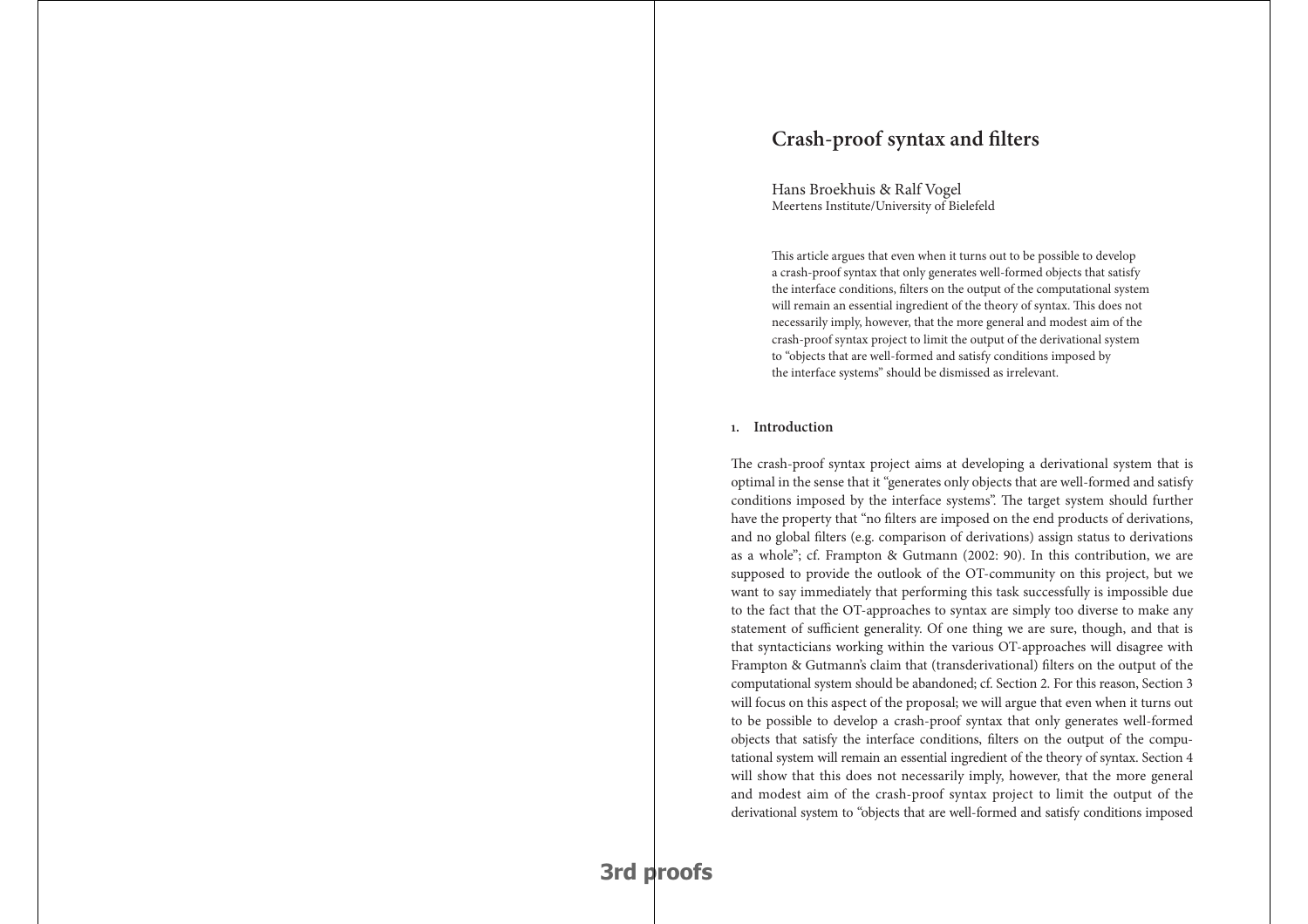by the interface systems" should be dismissed as irrelevant, and that for certain types of OT-syntax developing a generative device that meets that requirement may be highly desirable.

#### **2. OT-syntax as a theory of filters**

It has been stressed over and over again that minimalism is not a theory but a program. To quote Boeckx (this volume), the minimalist program "refers to a family of approaches that share a few basic assumptions and guiding intuitions concerning the nature of the language faculty, cognition, and biology, but otherwise differ significantly from one another in how these guidelines are articulated". Boeckx' description of the notion of program also applies to Optimality Theory (OT). OT refers to a family of linguistic theories that adopts the general linguistic model in Figure 1. The guiding intuition of OT is that the language system consists of two components, viz., a generative device called generator that produces Candidate Sets and a language-specific filtering device called EVALUATOR that selects candidates from these Candidate Sets as optimal (well-formed) in a given language L. Furthermore, OT adopts the basic assumption that the evaluator consists of violable constraints, and that it is the language-specific ranking of these constraints that determines which candidates from the Candidate Sets are optimal in language L. We will also show, however, that the existing OT-approaches differ significantly from one another in that the generators postulated by them can differ in a multitude of ways: consequently, the generated Candidate Sets may differ considerably among the different OT-approaches with the concomitant result that the set of postulated OT-constraints may also vary wildly.



**Figure 1.** Optimality-theory

It must be stressed that the guiding intuition of OT expressed by Figure 1 is in fact not much different from the one that has been assumed in mainstream generative grammar from the mid seventies until now, and which was first made explicit in Chomsky & Lasnik (1977). When we put aside the fact that it was generally assumed until the change of the millennium that the derivation of the LF- and PF-representation split at some point in the derivation (S-Structure or Spell-out point), the main difference concerns the *form* of the evaluator: in mainstream generative syntax, the evaluator is taken to consist of universal principles and language-specific filters, whereas OT claims that such principles and filters can be more adequately expressed by means of the ranking of more primitive violable constraints; see Pesetsky (1997, 1998) and Dekkers (1999) for early demonstrations of this, and Broekhuis (2006, 2008) for a more general discussion.

OT can furthermore be called a program as there are a few basic assumptions about grammar and language that are truly genuine for OT, at least within generative grammar, and which unite the otherwise very divergent OT-literature. One of these is a holistic conception of language in the sense that the grammaticality of an expression E for some language L cannot be established by inspecting E alone, but is determined by comparison to other expressions produced by the generator in a way that normally goes far beyond what is discussed under the term transderivationality in early minimalism. For instance, a derivation that is blocked by a transderivational constraint yields an ungrammatical expression in minimalism. A loser in one OT-competition, on the other hand, might nevertheless be the winner of another competition; the Icelandic object shift examples in (3) in Section 3 will provide a concrete example of this.

The model in Figure 1 entails two notions of well-formedness: one with respect to the generator and the other with respect to the evaluator. The former can be seen as the OT-counterpart of the early minimalist notion of possible (but possibly non-convergent) derivation, whereas the latter one is the OTinstantiation of grammaticality. The usual version of the generator in OT is rather liberal and unrestricted, and allows for a comparatively large candidate set; each member of this candidate set is well-formed according to the rules of the postulated generator, but not necessarily grammatical. Since generatorrelated well-formedness is not determined holistically, it can be conceived of in a minimalist style, which is in fact quite common. It might even be possible and desirable to make the OT-generator crash-proof, given that it can be formulated independently of any considerations about grammaticality or acceptability; see Heck & Müller (2000) for an early attempt within an OT-version of phase theory, which seems pretty similar in spirit to what Frampton & Gutmann propose. The evaluator of OT-syntax, on the other hand, often incorporates aspects of the interpretative systems; Vogel (2004, 2006a) and Broekhuis (2008), for instance, have developed explicit formulations of the OT-evaluator that contain interface constraints. If these observations are correct, then the quest for the best version of crash-proof syntax in minimalism and the quest for the best formulation of the OT-syntax generator may have very much in common. We will return to this issue in Section 4.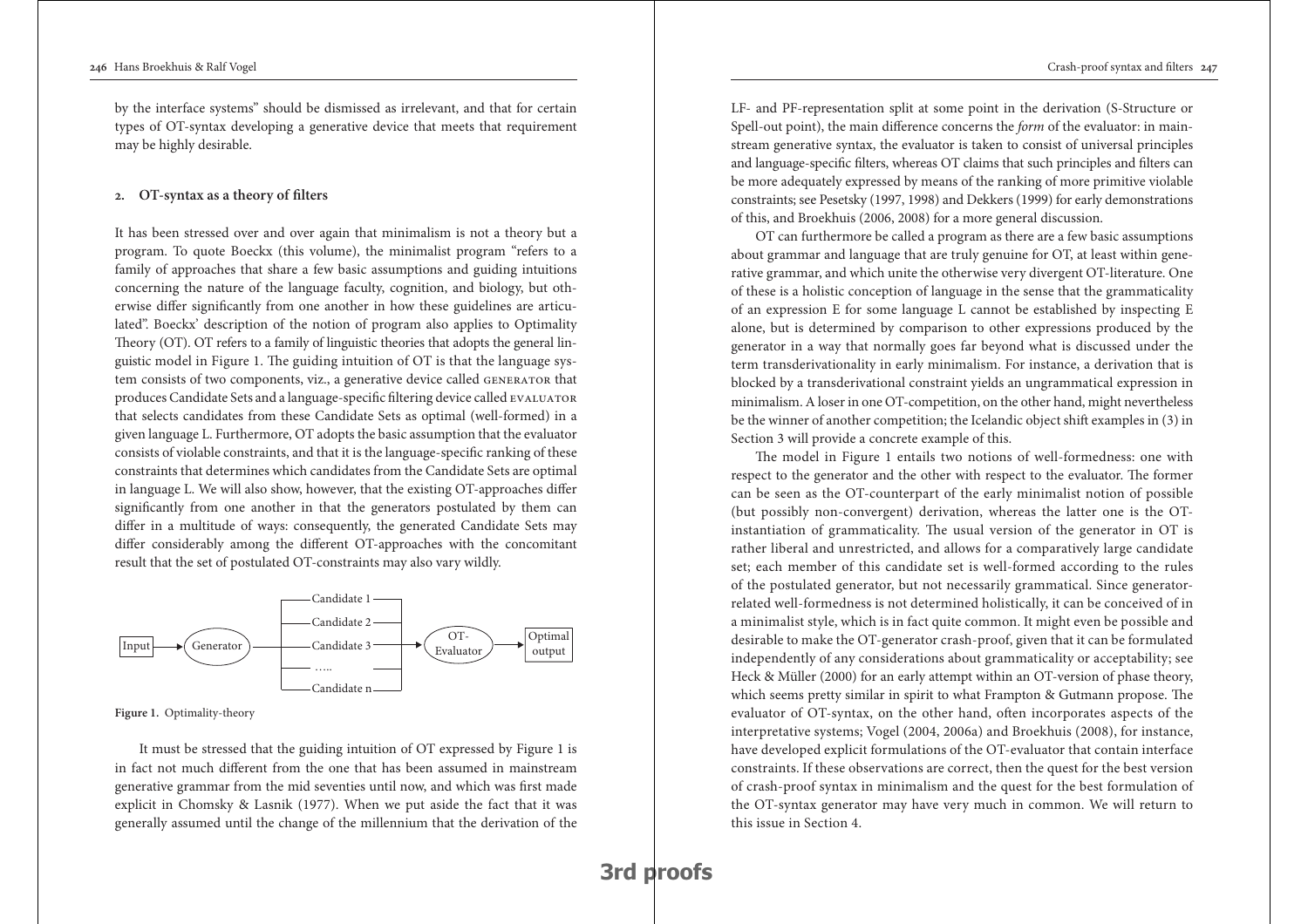In a sense OT can also be seen as a meta-theory or a methodological guideline, which is clear from the fact that, contrary to minimalism, it may be applied to a wide variety of empirical domains: it can be equally well applied to phonology as to, e.g. syntax, and it is certainly conceivable that it can be successfully applied outside the domain of linguistics as well. However, when we restrict ourselves to a certain empirical domain, it may be the case that the differences between the different OT-approaches are so small that it is actually justified to speak of a more or less coherent theory. This might well be the case for OT-phonology, given that there seems to be considerable agreement among OT-phonologists on the nature of the input, the operations that can be performed by the generator, and the nature of the output. Furthermore, OT-phonologists do not only agree on the basic assumption that the evaluator consists of ranked violable constraints, but they also seem to share the belief that the postulated constraints are of just two types, the so-called faithfulness and markedness constraints. And, finally, there even seems be some consensus about the individual constraints that are needed. Of course, there are also hotly debated issues, such as the question of whether the constraints are part of an innate, universally available set CON, or whether they are acquired on the basis of the primary linguistic data.

The situation in OT-syntax is entirely different: we are clearly not dealing with a generally accepted theory. We already noted that the model in Figure 1 is very specific about the nature of the evaluator, which has the defining property of consisting of ranked violable constraints, but the nature of the generator is left open entirely; the generator can take the form of virtually any imaginable generative device, and, as a result, the generators of the current OT-approaches to syntax are based on different and often incompatible linguistic theories. Some more or less random examples are given in (1).

- (1) a. Lexical-Functional Grammar: Bresnan (2000); Sells (2001)
	- b. Early Principles-and-Parameters Theory: Grimshaw (1997); Pesetsky (1998)
	- c. Minimalism: Dekkers (1999); Woolford (2007); Broekhuis (2000/2008)
	- d. Others: Müller (2000/2001); Vogel (2006a)

Since the generators postulated by the proposals in (1) differ considerably and the generated Candidate Sets will therefore be constituted by candidates with entirely different properties, the postulated constraints will be quite different as well. As a result, we are dealing with OT-approaches that are as different as (or perhaps even more different than) the theories on which the generator is modeled. We will illustrate this below by comparing the OT-approaches proposed in Grimshaw (1997), Broekhuis (2008), and Dekkers (1999), which are all based on some version of the *principles-and-parameters* theory.

Grimshaw's (1997) proposal was originally written in the early 90's and is based on the pre-minimalist *principles-and-parameters* framework. Among other things, this is clear from the fact that she tries to capture the directionality parameter, which was still generally assumed at that time, by means of two conflicting constraints HEAD LEFT and HEAD RIGHT (the head is leftmost/rightmost in its projection). In addition, she assumes the constraints specifier left and specifier RIGHT (the specifier is leftmost/rightmost in its projection). Given that Grimshaw also assumes that the structures created by the generator conform the general X-bar-schema, the linearization of these structures follows from the languagespecific ranking of these four constraints. Broekhuis (2008), which is based on the minimalist machinery proposed in Chomsky (2000) and later work, need not make use of Grimshaw's alignment constraints given that he adopts some version of Kayne's (1994) Linear Correspondences Axiom, according to which linear order is derived from the hierarchical relation between the constituent in the output representation. In his approach, linear order therefore follows from the languagespecific ranking of a set of so-called epp-constraints, which favor movement of a goal into its probe's minimal domain (in the sense of Chomsky 1995: ch.3), and the economy constraint \*move, which disfavors movement. For example, the "strong" ranking  $EPP(\varphi) \gg$ \*MOVE requires movement of the probed noun phrase into the minimal domain of the unvalued φ-features of the verb or the inflectional node I, whereas the "weak" ranking \*MOVE >> EPP(φ) requires that the probe remain in its original position. The epp-constraints, which are used to express the same intuition as Chomsky's Agree-based approach that Agree is normally sufficient for convergence, will find no place in OT-approaches that follow Groat & O'Neil (1996) in assuming that feature checking invariably triggers movement and that the linear order depends on the question whether it is the tail or the head of the resulting chain that is spelled out; such approaches will replace the epp-constraints by, e.g., Dekker's (1999) parse-F constraints, which favor pronunciation of moved constituents in the position of their formal feature (the head of the chain), and reinterpret \*move as a constraint that favors pronunciation of moved elements in their base position (the tail of the chain).

The previous paragraph has shown that properties of the proposed generator are immediately reflected in the nature of the postulated violable constraints of the OT-evaluator. The differences between the three OT-approaches discussed above are still relatively small due to the fact that the proposed generators all find their origin in the Chomskyan generative tradition, but it will be clear that the differences between these OT-approaches and OT-approaches that are based on other (generative) traditions may be much larger. For example, Broekhuis (2008) and Sells (2001) both develop an OT-analysis of Scandinavian object shift, but the two proposals differ at least as much as the minimalist and Lexical-Functional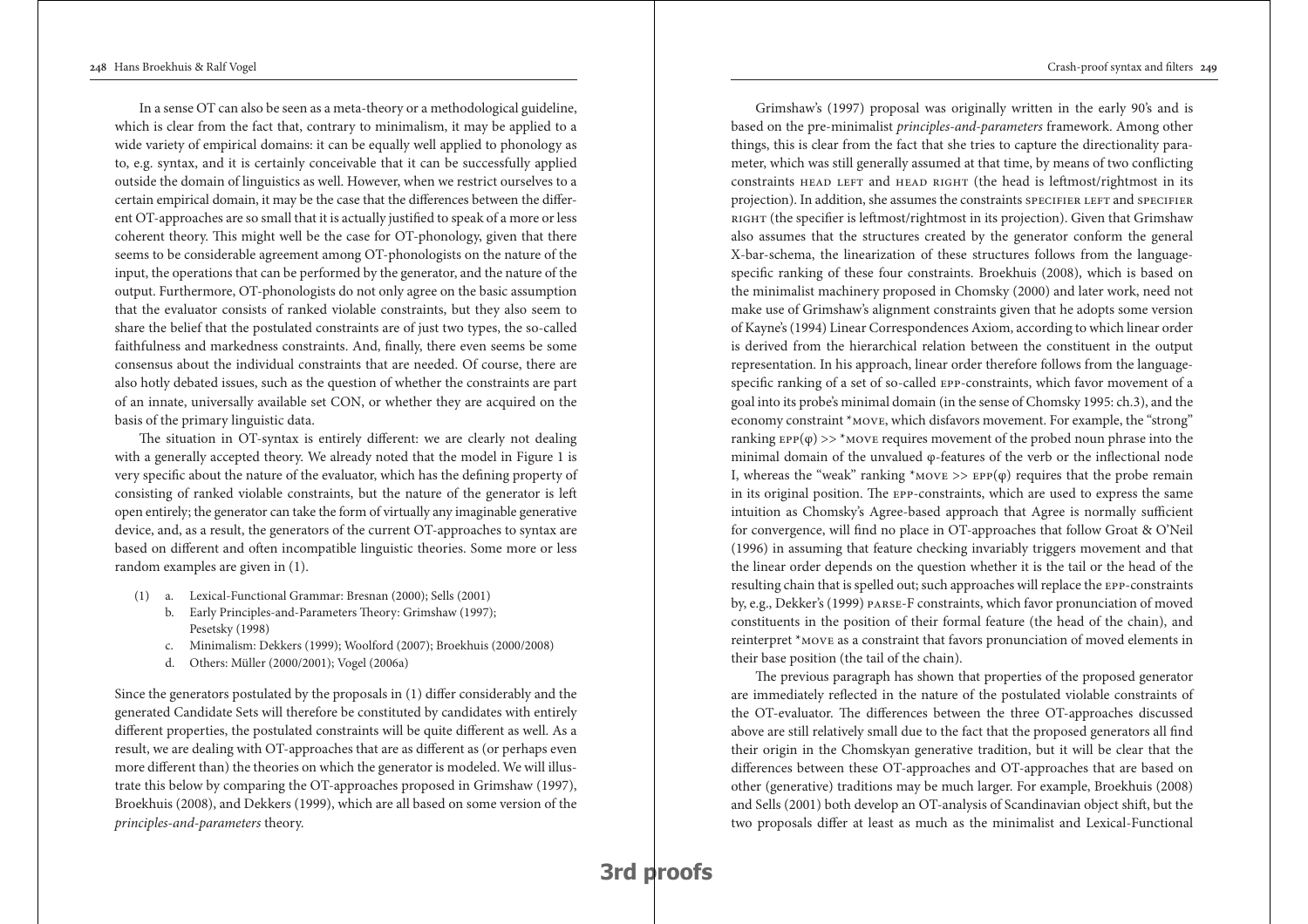approaches that they are based on: whereas Broekhuis' analysis is built on the restrictions on movement of the clausal constituents, Sells' analysis is based on the restrictions on their phonological alignment. To drive things to the extreme, it is even imaginable to postulate a universal evaluator, but a language particular generator; from an OT-perspective, this would still count as a version of Universal Grammar.

The observations given in this section make it hard to formulate a generally valid assessment of the crash-proof syntax project from an OT-perspective. For example, OT-approaches that do not postulate movement or formal features with the properties attributed to them in the minimalist program will simply have nothing to say on the issue. This is different, however, for approaches like the ones developed in Dekkers (1999) or Broekhuis (2008), which assume that the generator in Figure 1 is some version of the computational system for human language  $C_{\text{tri}}$ postulated in the minimalist program.

#### **3. Crash-proof syntax does not void the need for filters**

This section will focus on Frampton & Gutmann's claim that crash-proof syntax should have the property that "no filters are imposed on the end products of derivations, and no global filters (e.g. comparison of derivations) assign status to derivations as a whole". Since we have seen in the previous section that OT-syntax simply provides a more sophisticated theory of language-specific filters, this claim amounts to saying that there can be no such thing as a minimalist OT-approach of the sort developed in, e.g. Dekkers (1999) or Broekhuis (2008). We will argue in this section that such a claim is not tenable, given that the elimination of filters can only be obtained with the considerable cost of rejecting at least one of the basic assumptions/guiding intuitions of the minimalist program, namely that the computational system  $C_{HL}$  is invariant in the sense that it does not exhibit language-specific properties. In other words: eliminating the filtering device will place crash-proof syntax outside the minimalist tradition as we currently understand it.

crash-proof syntax must meet the *all-and-only* requirement that was posed on earlier transformational-generative grammar: for each language L, the generative device must generate all representations that are acceptable in L, and no others. We will show in this subsection that this condition is incompatible with the minimalist basic assumption/guiding intuition that the computational system  $C_{\text{H}}$ is invariant. $<sup>1</sup>$ </sup>

Postulating an invariant  $C_{HI}$  would be compatible with Frampton & Gutmann's goal of eliminating the OT-evaluator when *all* representations generated by crash-proof syntax are well-formed in *all* languages. This is, however, obviously not a property of the Agree-based system that they adopt. Consider the simple structure in (2), and assume that the unvalued feature on X can be valued by the corresponding valued feature on Y, as in (2b). Given that X and Y agree, the later can be moved into the minimal domain of the former, as in (2c).

(2) a.  $X_{[uF]} \dots Y_{[vF]}$ b.  $X_{[vF]} \dots Y_{[vF]}$ c.  $[Y_{[vF]} [X_{[vF]} ... \neq]]$ 

Both (2b) and (2c) satisfy the interface conditions and should therefore be derived by crash-proof syntax. It is, however, not the case that both representations will be allowed in all languages: languages typically differ in word order, which is taken to imply that languages differ with respect to the movements they do or do not allow, provided at least that one assumes some version of Kayne's (1994) Linear Correspondences Axiom. Consequently, we need some language-specific means that may force or block the movement in (2c). There are at least two ways of doing this, while adhering to the minimalist basic assumption/guiding intuition that the computational system  $C_{\text{H}}$  does not exhibit language-specific properties.

The first, traditional minimalist way of making the distinction between languages that do or do not have the movement in (2c) is to assume that languages

**<sup>3.1</sup>**  Movement

In Section 2, we have shown that the OT-model in Figure 1 is compatible with virtually any imaginable syntactic approach that postulates a generative device. The sole exception would be a theory with a generative device that does not overgenerate, because in that case the OT-evaluator would have nothing to do, and hence be superfluous. This means that in order to eliminate the OT-evaluator,

**<sup>.</sup>**  We believe that derivational theories of the sort under discussion should adopt as their null hypothesis that the syntactic representations fully determine the word order of the resulting utterances, and thereby reject the current minimalist tendency to postulate stylistic movement rules in the PF-component of the grammar in order to overcome shortcomings in the design of  $C_{HI}$ ; only in this way can we avoid the risk that we are simply sweeping dust under the carpet. Furthermore, to our knowledge, Holmberg's (1999) theory of object shift is the only example of a derivational theory with phonological movement that has been worked out in sufficient detail to be tested, and it is clear that this theory is incompatible with the generally accepted claim that phonological movement cannot affect semantic interpretation; cf. Chomsky (2001: 32ff.). A number of other serious (conceptual) problems for Holmberg's proposal can be found in Vogel (2006b) and Broekhuis (2008: §4.3.3).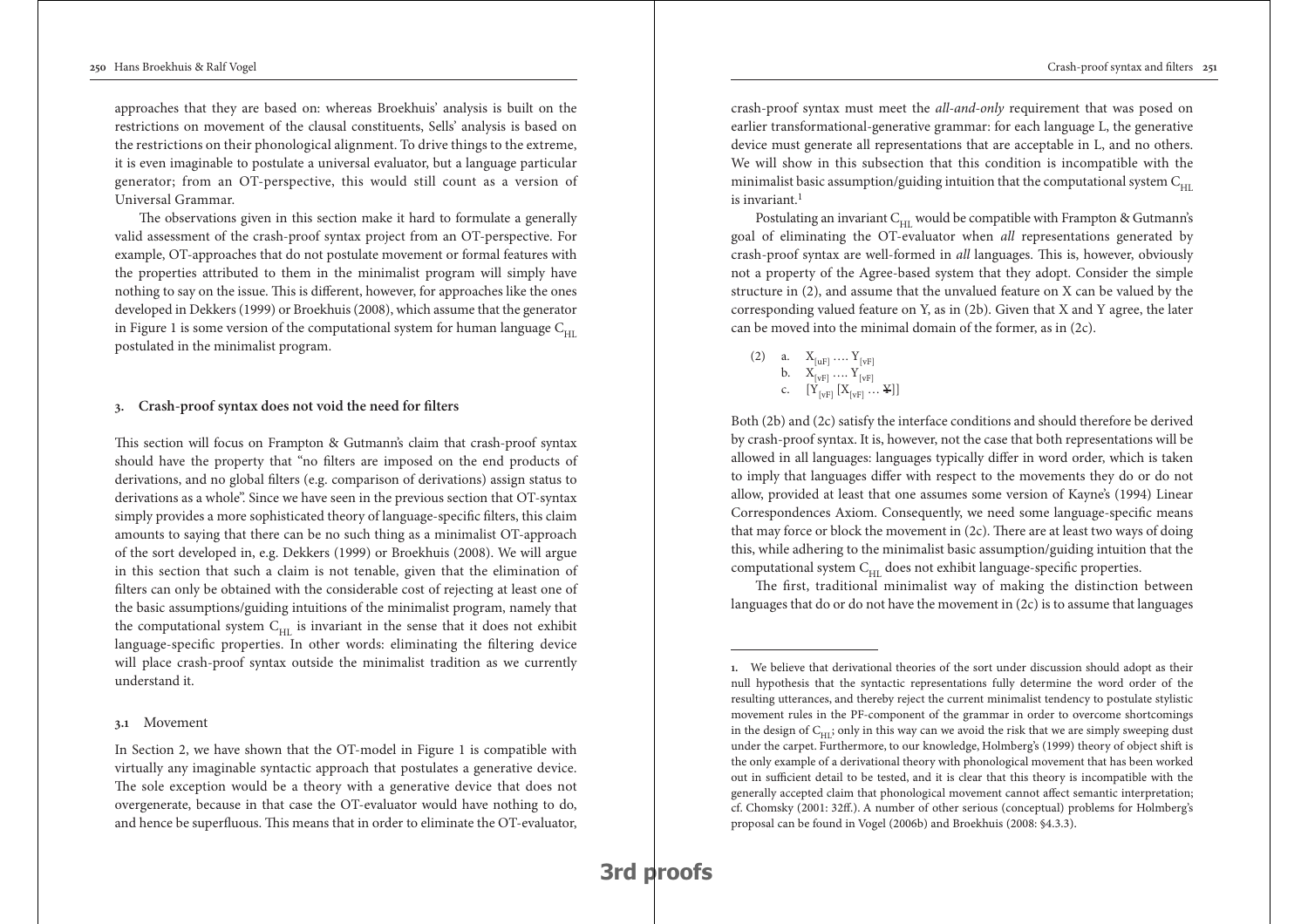differ in the presence or absence of an additional lexical property on probe X that forces movement of its goal Y, the so-called strength or epp-feature: when X has this additional feature, the movement in  $(2c)$  must apply; when X lacks this feature, the movement in (2c) is blocked for reasons of economy. The second way of making the distinction is to postulate some language-specific filter that selects the resulting representation with or without movement as the optimal one. As we have already seen in Section 2, this can readily be expressed in an optimalitytheoretic manner by the interaction of the constraint  $EPP(F)$ , which favors movement of goal Y into the minimal domain of probe X, and the economy constraint \*move, which disfavors this movement. A third option would be to attribute some language-specific property to the computational system  $C_{\text{HI}}$  itself, but this should be dismissed immediately given that this would go against the minimalist basic assumption/guiding intuition that  $C_{\text{H}}$  is invariant.

The traditional minimalist approach to the problem does not seem tenable, given that it gives rise to a too rigid, *all-or-nothing* system: when X is marked with an epp-feature in the lexicon, we predict that the movement in (2c) will always apply, and when X is not marked with an epp-feature, we predict that this movement will always be excluded. Thus, we wrongly exclude languages with movements that only apply under certain conditions. A well-known example of such movements is Icelandic object shift in (3a), which is pragmatically conditioned in the sense that it can only apply when the object is part of the presupposition (old information) of the clause; when the object belongs to the focus (new information) of the clause object shift is blocked.

(3) a. Jón keypti bókinai ekki *t* <sup>i</sup> *bókina* ⊂ presupposition Jón bought the.book not b. Jón keypti ekki bókina *bókina* ⊂ focus

This problem has led Chomsky (2001) to assume that having an epp-feature is not an inherent property of probes, but that epp-features can be freely added provided that they will have some semantic effect on the output: when the object remains VP-internally it will be interpreted as the focus of the clause (provided, at least, that it is situated at the phonological border of the VP), whereas it will be interpreted as part of the presupposition of the clause when it is placed in the minimal domain of its probe *v*. Given that pragmatically conditioned object shift is not universally available (in languages that meet Chomsky's additional condition that the main verb evacuates the VP in simple past/present tense constructions; cf. French), the postulation of this *language-specific* Effect-on-Output condition on object shift is a radical break with Chomsky's (1995) earlier minimalist credo that the sole locus of language variation is the lexicon, and means that language-specific output filters are introduced to account for this type of variation.

In fact, the introduction of the Effect-on-Output condition makes the postulation of epp-features entirely superfluous: it is sufficient to assume that (3a) and (3b) are part of the same Candidate Set and to formulate a filter that requires that the object be moved under the appropriate condition. In Broekhuis (2000/2008), for example, the contrast in (3) is accounted for by assuming that Icelandic has a "strong" ranking epp(case) >> \*move, which predicts that object shift is "normally" obligatory, but that there is an additional constraint ALIGNFOCUS, which was first proposed by Costa (1998), which outranks epp(case) in Icelandic and disfavors object shift by requiring that new information be aligned with the right edge of the clause. The OT-evaluations in Tableaux 1 and 2 show that this accounts for the fact that object shift is obligatory in (3a), but blocked in (3b).

**Tableau 1.** Icelandic

| $\parallel$ object $\subset$ presupposition   | <b>ALIGNFOCUS</b> | EPP(case) | $*_{\text{MOVE}}$ |
|-----------------------------------------------|-------------------|-----------|-------------------|
| Jón keypti ekki bókina                        |                   |           |                   |
| $\parallel$ Jón keypti bókina, ekki t,<br>ক্ল |                   |           |                   |

**Tableau 2.** Icelandic

| $\bullet$ object $\subset$ focus | <b>ALIGNFOCUS</b> | EPP(case) | $*_{MONE}$ |
|----------------------------------|-------------------|-----------|------------|
| Jón keypti ekki bókina<br>ক্ত    |                   |           |            |
| Jón keypti bókina, ekki $t_i$    |                   |           |            |

Note that the advantage of replacing Chomsky's Effect-on-Output condition on object shift by an OT-evaluation of this sort is that the postulated constraints are more primitive and can be used in a wider range of cases. This can be illustrated by means of so-called A-Scrambling in Dutch.2 Since A-Scrambling has the hallmark of Icelandic object shift of being sensitive to the information structure of the clause, Broekhuis (2008) has claimed that Icelandic and Dutch have the same ranking of the three constraints proposed above. In addition, however, A-Scrambling is sensitive to scope, as shown by the examples in (4a) and (4b), which differ with respect to the relative scope of the quantified adverb *vaak* 'often' and the universally quantified

**<sup>.</sup>**  Next to A-Scrambling Dutch has A′-Scrambling, which is not restricted to DPs and is related to notions like contrastive/exhaustive focus and negation; see Section 3.2 for a brief discussion of the latter case. We will ignore A′-movement here and refer to Neeleman (1994), Broekhuis (2008: §2.1), and the references cited there for more extensive discussion.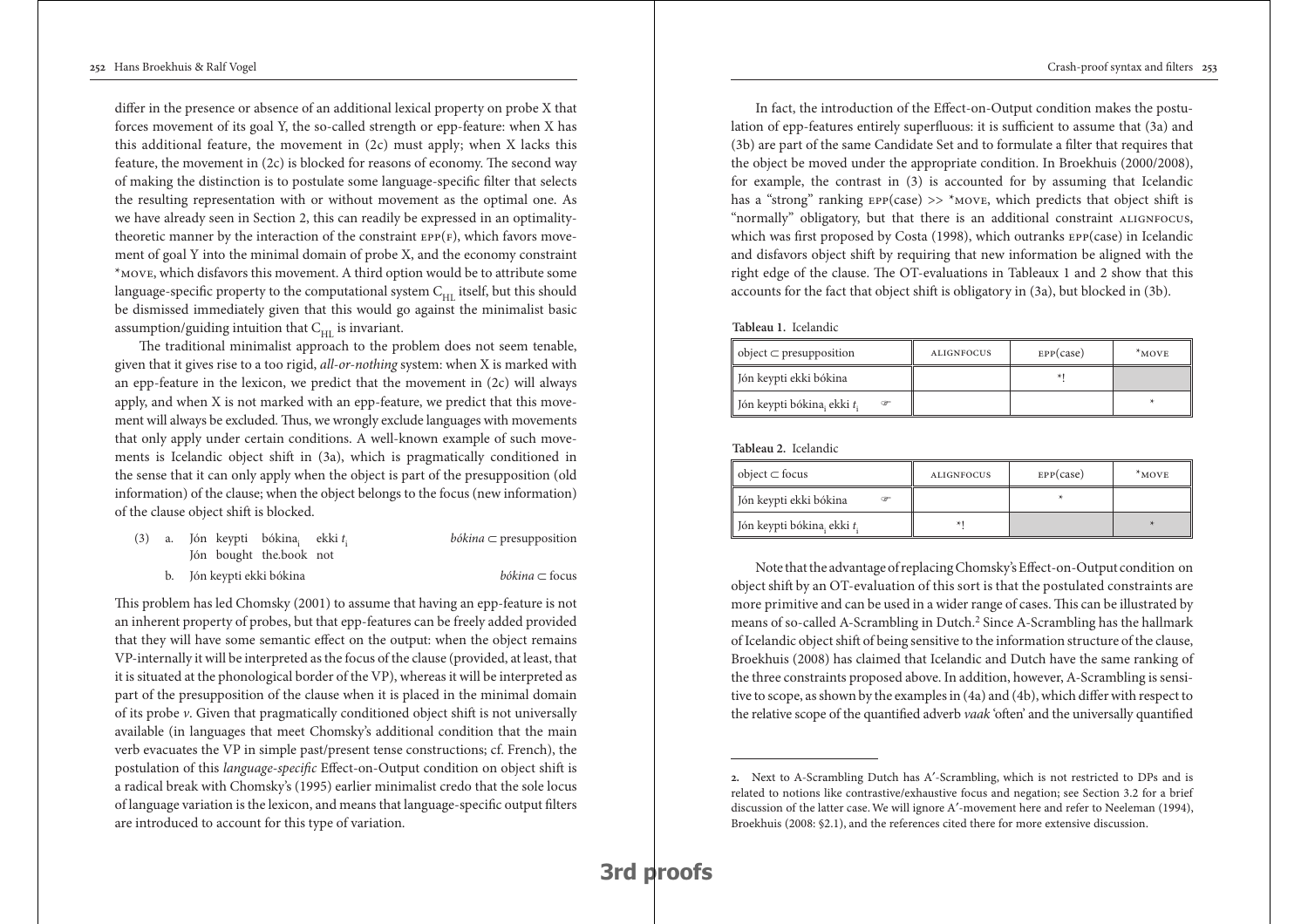object *alle boeken* 'all books'. Example (4a) expresses that Jan often takes along the full set of books; the contention is false if the cardinality of the contextually determined set of books is ten and Jan only occasionally takes more than nine books with him. Example (4b), on the other hand, expresses that it holds for each of the books individually that they are often taken along by Jan; the contention can be true in the given context when Jan always takes less than ten books with him; cf. Broekhuis (2008: 222).

|  |  |  |                                              | a. dat Jan vaak alle boeken meeneemt. | $\{v\}$ (vaak $> \forall$ ) |
|--|--|--|----------------------------------------------|---------------------------------------|-----------------------------|
|  |  |  |                                              | that Jan often all books takes.along  |                             |
|  |  |  | b. dat Jan alle boeken, vaak $t_i$ meeneemt. |                                       | $(\forall$ > vaak)          |

These examples can be readily accounted for by assuming the constraint scope, which favors that the relative scope of an argument corresponds to its topmost A-position. The Dutch data will follow when we assume that scope outranks epp(case).

#### **Tableau 3.** Dutch

| Scope: vaak $>$ $\forall$                         | SCOPE | EPP(case) | $*$ MOVE |
|---------------------------------------------------|-------|-----------|----------|
| dat Jan vaak alle boeken meeneemt <sup>or</sup>   |       |           |          |
| $\parallel$ dat Jan alle boeken, vaak t, meeneemt |       |           |          |

#### **Tableau 4.** Dutch

| Scope: $\forall$ > vaak               | <b>SCOPE</b> | EPP(case) | *MOVE |
|---------------------------------------|--------------|-----------|-------|
| dat Jan vaak alle boeken meeneem      |              |           |       |
| dat Jan alle boeken, vaak t, meeneemt |              |           |       |

The Icelandic and Dutch examples in (3) and (4) illustrate nicely how the more atomic nature of the violable OT-constraints does not only make the system more flexible than the language-specific filters postulated by the traditional approach, but also makes the system more transparent by showing what additional conditions are imposed by the performance systems on the optimal candidate. This is very clear in the case of ALIGNFOCUS and SCOPE, which are simply formalizations of earlier observations that, in some languages, word order is sensitive to the information structure of the clause and/or relative quantifier scope. This enhanced transparency is very welcome given that the conditions on object shift are much more complex than suggested by the discussion so far. Icelandic object

shift, for example, is also subject to Holmberg's generalization, that is, may not cross the main verb in VP-internal position; as a result, the object cannot be moved in complex verb constructions like (5), and sentence (5a) is consequently ambiguous between the focus and the presupposition reading for the object; cf. Holmberg (1986), Vikner (2001), and many others.

- (5) a. Jón hefur ekki  $\begin{bmatrix} V_P & keypt \end{bmatrix}$  bókina]. *bókina* ⊂ focus or presupposition Jón has not bought the book
- b. \*Jón hefur bókina ekki [<sub>VP</sub> keypt  $t_{\rm bokina}$ ]

Chomsky (2001) realizes this and builds this into his filter for Icelandic object shift, which as a result becomes rather complex. This complexity might be a problem from the perspective of language acquisition, given that we are again dealing with a language-specific property; Dutch A-scrambling, for example, does not exhibit this restriction. The difference between Icelandic and Dutch can, however, again be readily and transparently accounted for by postulating a constraint that blocks movement of an object across the verb. Broekhuis (2008: ch.3), for example, claims that this is the result of the order preservation constraint headcomplement, which favors preservation of the underlying order of the verb and the direct object. In Icelandic, this constraint outranks epp(case) with the result that object shift will be blocked in the complex verb constructions in (5), irrespective of whether the object is part of the presupposition or the focus of the clause; cf. the Tableaux 5 and 6. In Dutch the constraint HEAD-COMPLEMENT is ranked lower than epp(case), and the object will be able to freely cross the main verb in order to satisfy this constraint, but this will go unillustrated here.3 Note that the dotted line in the Tableaux 5 and 6 simply indicates that it is not possible to determine the relative order of the constraints ALIGNFOCUS and HEAD-COMPLEMENT on the basis of the Icelandic data given here: both orders of these constraints will give rise to the desired result.

**<sup>.</sup>**  The discussion of Dutch is simplified here: it is actually not the ranking of epp(case) and \*move that is relevant, but the ranking of  $EPP(\varphi)$  and \*move; see Broekhuis (2008: ch.3) for a more careful discussion. Note further that, strictly speaking, the appeal to linear order in the main text cannot be correct given that this is not a syntactic notion: order-preservation constraints like head-complement should therefore be phrased in purely hierarchical terms, which is of course readily possible when we adopt some version of Kayne's Linear Correspondences Axiom.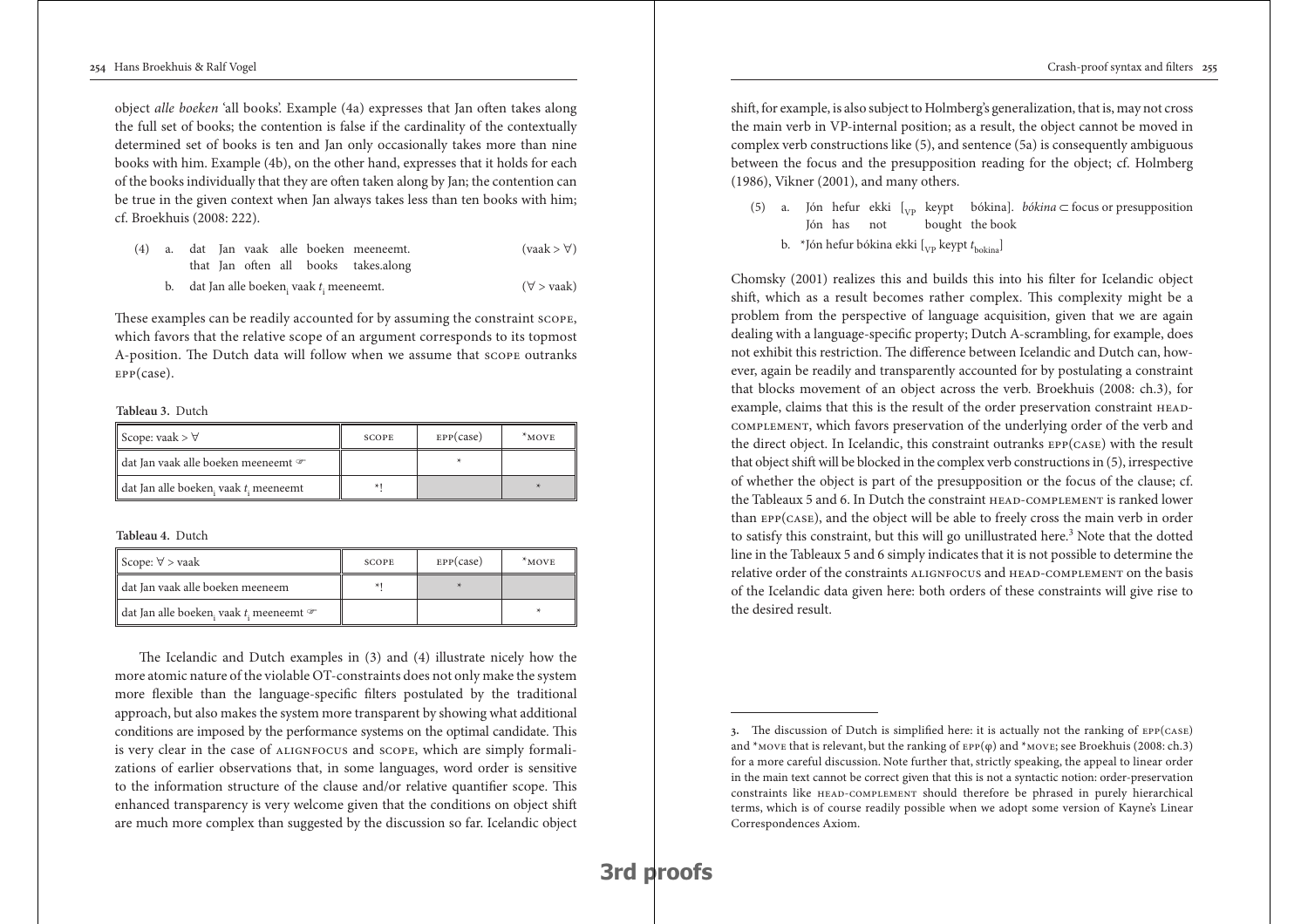**Tableau 5.** Icelandic

| $\parallel$ object $\subset$ presupposition                                                               | ALIGN-<br><b>FOCUS</b> | HEAD-<br>COMPLEMENT | EPP(case) | $*_{\text{MOVE}}$ |
|-----------------------------------------------------------------------------------------------------------|------------------------|---------------------|-----------|-------------------|
| $\parallel$ Jón hefur ekki $\left[\begin{smallmatrix} 1 \\ V \end{smallmatrix}\right]$ keypt bókina]<br>☞ |                        |                     |           |                   |
| Jón hefur bókina ekki $\left[\begin{smallmatrix} 1 \\ V_D \end{smallmatrix}\right]$ keypt $t_i$           |                        | $\ast$              |           |                   |

**Tableau 6.** Icelandic

| $\bullet$ object $\subset$ focus                                                                          | ALIGN-<br><b>FOCUS</b> | HEAD-<br>COMPLEMENT | EPP(case) | $*_{\text{MOVE}}$ |
|-----------------------------------------------------------------------------------------------------------|------------------------|---------------------|-----------|-------------------|
| $\parallel$ Jón hefur ekki $\left[\begin{smallmatrix} 1 \\ V \end{smallmatrix}\right]$ keypt bókina]<br>☞ |                        |                     |           |                   |
| Jón hefur bókina ekki $\left[\begin{smallmatrix} 1 \\ V \end{smallmatrix}\right]$ keypt $t_i$ ]           | $*1$                   | *                   |           |                   |

We can readily add to this complexity: Scandinavian languages like Danish differ from Icelandic in that they do not exhibit object shift of full noun phrases, although they do have pronominal object shift, which is again sensitive to the position of the verb; cf. Vogel (2006b) and Broekhuis (2008: ch.3) for detailed discussion. This can readily be accounted for by postulating a constraint that favors movement of unstressed pronouns. Furthermore, all languages mentioned so far require that the order of the arguments remain unaffected by object shift, which can be readily accounted for by assuming some highly ranked order preservation constraint that disfavors changing the underlying order of the arguments (cf. Müller, 2000/2001, and Broekhuis, 2008: ch.3, for detailed  $discussion$ ;<sup>4</sup> German differs from all these languages in that A-scrambling may change the order of the arguments, and thus has a low ranking of this constraint. It will be clear that it will not be very enlightening (or easy) to build all these complexities into the language-specific filters on object shift; especially from the perspective of language acquisition the OT-approach seems much favored given that the child will find ample evidence in the primary linguistic data to order the relevant (universally available) constraints.

The discussion in this subsection has shown that even when we adopt some version of crash-proof syntax, it will remain necessary to filter the output of the generator. It must be noted here, of course, that Frampton & Gutmann (2006) suggest in their discussion of Icelandic object shift that this conclusion can be avoided by making the computational system itself sensitive to the interpretative effects of object shift, but we have already argued that this is only possible by dropping the minimalist basic assumption/guiding intuition that the computational system  $C_{\text{tri}}$  is invariant in the sense that it does not exhibit language-specific properties. In fact, Frampton & Gutmann's suggestion implies a second, even more radical break with the minimalist tradition, given that it is not compatible with the postulate of the autonomy of syntax: this section has shown that a full crash-proof account of Scandinavian object shift and Dutch/German A-scrambling requires that the computational system be made sensitive to a wide variety of non-syntactic properties of the resulting utterances. The Icelandic data in (3) show that the computational system must be made sensitive to the pragmatically defined notions focus and presupposition, the Dutch examples in (4) show that also the meaning of the output representations may play a role, and the fact that Danish object shift is restricted to weak pronouns strongly supports Vogel's (2006b) claim that the phonological properties of the output representation are also relevant. A third problem is that all our objections against Chomsky's filter approach carry over to Frampton & Gutmann's version of crash-proof syntax: incorporating the language-specific restrictions on, e.g. object shift into the generator will give rise to a very complex version (or rather versions) of  $C_{\text{tri}}$ ; it may actually be impossible given that earlier attempts to derive Holmberg's Generalization on object shift from the Minimal Link Condition have failed; see Broekhuis (2008: §3.1) for a comprehensive review of the relevant literature on this issue.

### **3.2** Negative sentences

This subsection provides another example that will show that the postulation of language-specific filters is unavoidable: the distribution of negative polarity items (NPIs) in English and Dutch. First, consider the English examples in (6): examples like (6a) show that in simple clauses sentential negation is normally expressed by means of the negative adverb *not*, which can be followed by a negative polarity item like *anybody*; examples like (6b), in which sentence negation is expressed by means of a negative noun phrase, are as a rule far less acceptable. More can be said on the acceptability of negative noun phrases in simple English sentences, but we refer the reader to Broekhuis & Klooster (2007) for a more careful discussion and take the contrast in (6) as the proper idealization.

(6) a. John is not satisfied with anybody.

b. \*John is satisfied with nobody.

**<sup>.</sup>**  Order preservation constraints of this sort were first formulated by Edwin Williams (cf. Williams 2003) and can also be found in the minimalist literature; cf. Fox and Pesetsky (2005) and Koeneman (2006).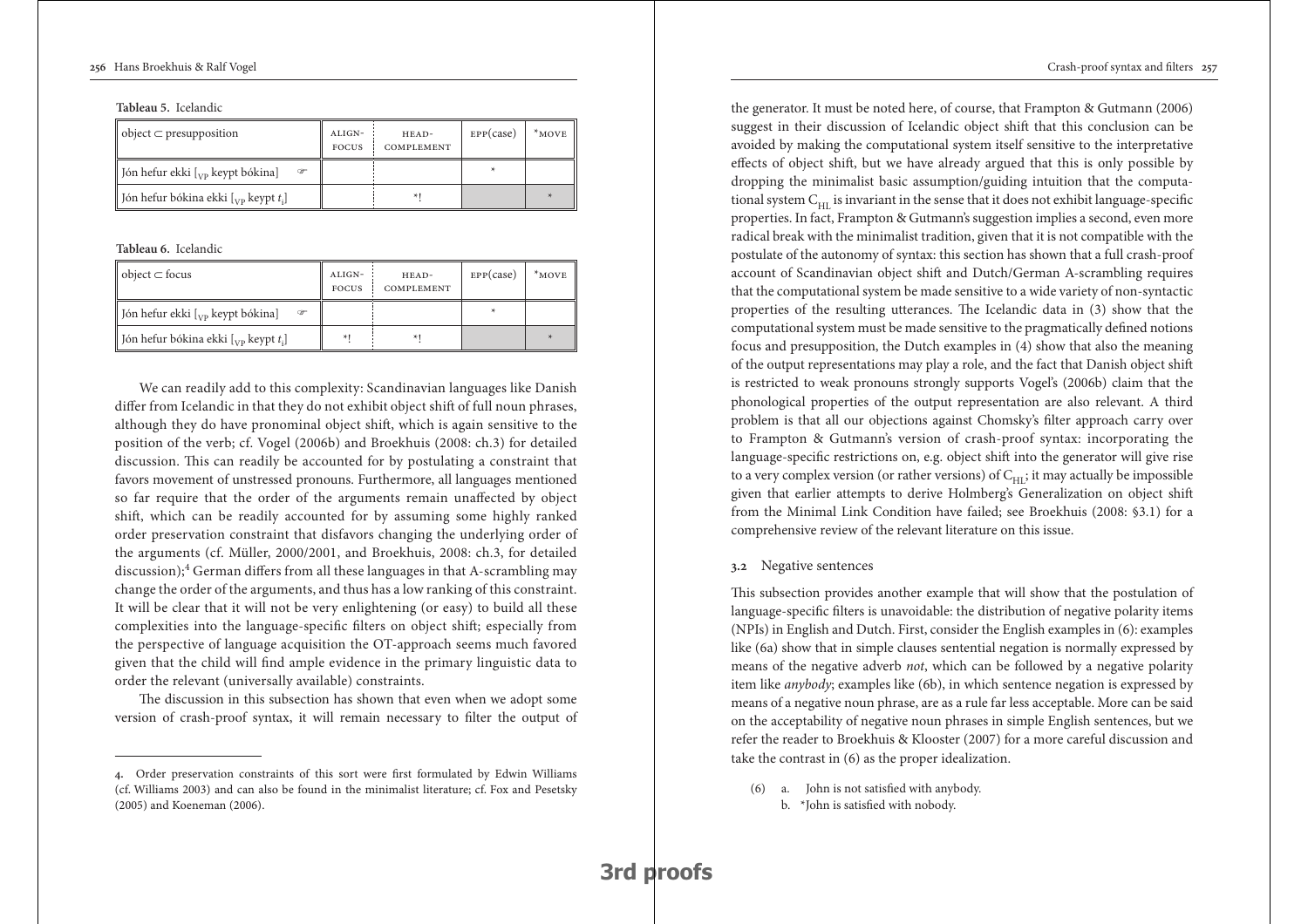The examples in (7) show that Dutch exhibits the mirror image of English: sentential negation can be expressed by means of a negative noun phrase, whereas the use of the negative adverb *niet* followed by an NPI leads to ungrammaticality (irrespective of the placement of the NPI).

- (7) a. Jan is over niemand tevreden. Jan is about nobody satisfied
	- b. \*Jan is niet tevreden over ook maar iemand. Jan is not satisfied about anybody

For concreteness' sake, let us follow Haegeman (1995) in assuming that negative clauses contain a NegP, and that the head of the NegP must be checked/valued by some negative element, which must subsequently be placed in SpecNegP. The Dutch and English examples in (6) and (7) show that there are at least two possibilities to obtain this. The first option is selected by Dutch: the clause contains some negative phrase, which is probed by Neg and subsequently moved into SpecNegP; the movement is visible in (7a) due to the fact that the PP *over niemand* is a complement of the adjective *tevreden*, but cannot occupy the unmarked, post-adjectival position. The second option, which is strongly preferred in English, is to check/value Neg by merging the negative adverb *not* in SpecNegP, and realize the PP-complement as an NPI.

Broekhuis & Klooster (2007) have argued that the contrast between the English and Dutch examples in (6) and (7) poses two problems for the traditional minimalist approaches. The first concerns the generally adopted minimalist claim that the numeration/initial array fixes "the *reference set* for determining whether a derivation from [the initial array] A is optimal-that is, not blocked by a more economical derivation" (Chomsky 1995: 227). This means that, by definition, derivations based on different numerations are not in competition and are therefore unable to block each other. However, this is exactly what is happening in the examples in (6) and (7); examples that contain a negative noun phrase have the numeration in (8a), whereas examples with a negative adverb and an NPI have the numeration in (8b), but nevertheless they seem to be able to block each other.

(8) a. {..., Neg,  $NP_{[+neg]}, ...$ } b. {…, Neg, *niet*/*not*, NPI, …}

Given Chomsky's (1995: §4.9) claim that examples like (9a) and (9b) are both acceptable due to the fact that they are based on different numerations, we would expect that the English examples in (6) or the Dutch examples in (7) could likewise co-exist. The fact that this expectation is not borne out seriously undermines the claim that the numeration/initial array determines the reference set; see Broekhuis & Klooster (2007) for more extensive discussion.<sup>5</sup>

- (9) a. There seems to be someone in the room
	- b. Someone seems to be in the room

The second problem concerns Chomsky's (1995: 226) claim that the operation Merge (= external merge) is inherently more economical than the operation Move (= internal merge) and therefore blocks the application of the latter. This claim plays an important role in his account of the contrast in (10): assuming that at each stage of the derivation we select the most economical option available, at the stage *[to be someone here]*, external merge of the expletive is preferred to internal merge of *someone* for reasons of economy, and as a result (10b) cannot be derived.

(10) a. There<sub>i</sub> seems  $\left[$ <sub>IP</sub>  $t$ <sub>i</sub> to be someone in the room] b.  $\star$ There seems  $\left[$ <sub>IP</sub> someone<sub>i</sub> to be  $t_i$  in the room]

Given that we have concluded that the a- and b-examples in (6) and (7) are in competition, the claim that Merge is inherently more economical than Move wrongly predicts that both English and Dutch would opt for the NPI-constructions. Broekhuis & Klooster conclude from this that Merge and Move are both costly operations, which they express by assuming the economy constraints in (11).

- (11) a. \*move: Do not move
	- b. \*merge: Do not merge

The contrast between English and Dutch can now be expressed by claiming that the two languages differ in the relative ranking of these constraints. In Dutch, \*merge outranks \*move with the result that the movement option is preferred to the NPI option, whereas in English \*move outranks \*merge with the result that the NPI option is preferred to the movement option.

**<sup>.</sup>**  Note that Frampton & Gutmann (1999/2002) also argue against the claim that derivations take a numeration as their starting point. Their account of the co-occurrence of the examples in (9) is based on the claim that indefinite noun phrases may be either an NP or a DP. Broekhuis & Klooster (2007) follow Moro (1997) in assuming that English expletive constructions are actually Locative Inversion constructions, which they motivate by showing that a similar contrast as in (10), which is to be discussed shortly, appears when Locative Inversion applies in raising contexts: since neither Chomsky's nor Frampton & Gutmann's proposal has anything to say about this similarity, Moro's approach can be considered superior.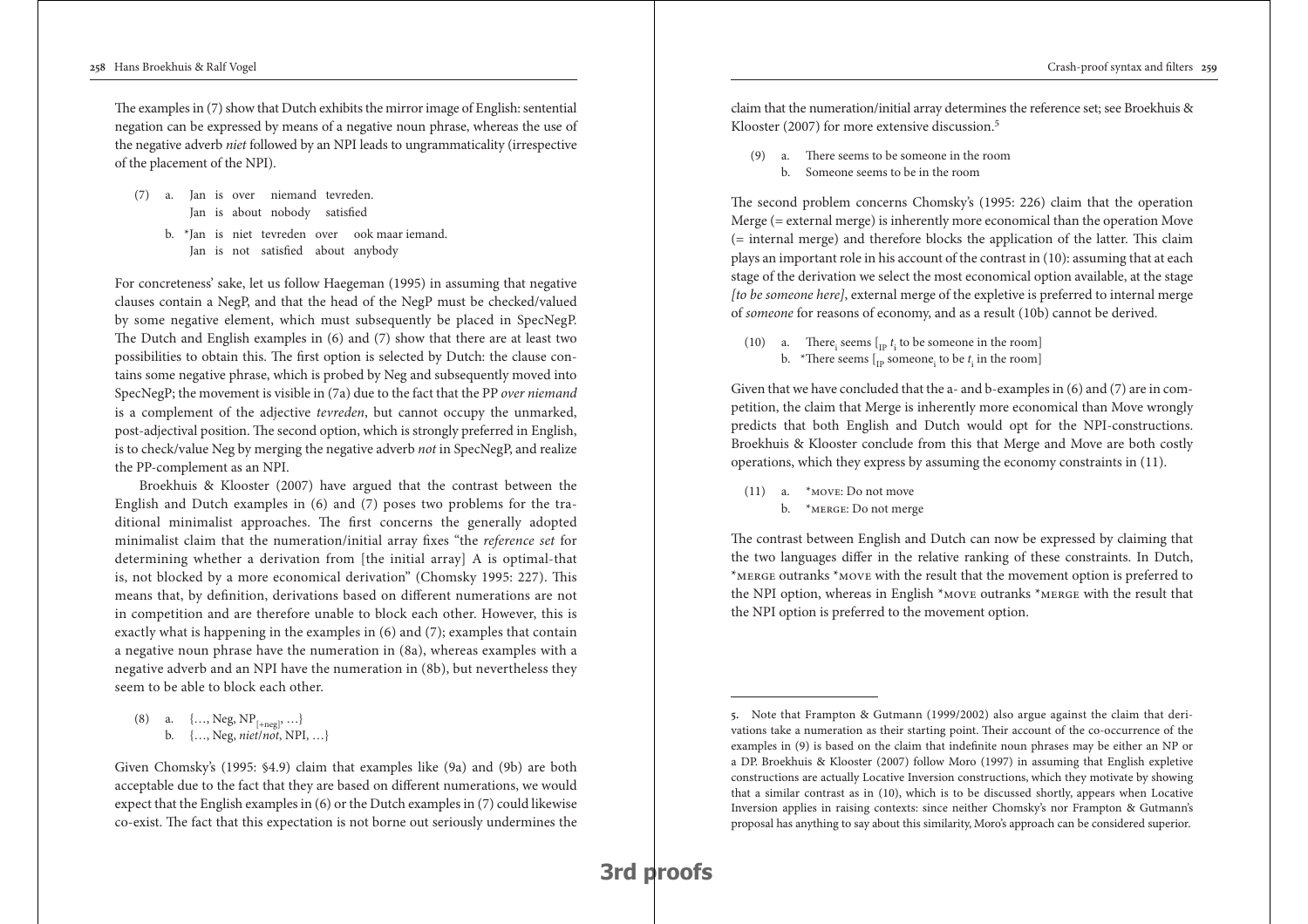**Tableau 7.** Dutch

| Sentential negation                                                       | $*_{MERGE}$ | $*_{\text{MOVE}}$ |
|---------------------------------------------------------------------------|-------------|-------------------|
| $\ \ldots\ _{\text{NegP}}$ niemand <sub>i</sub> [Neg $t_i \ldots$ ]]<br>☞ |             |                   |
| $\ \ldots\ _{\text{NegP}}$ niet [ Neg $\ldots$ NPI $\ldots$ ]]            |             |                   |

**Tableau 8.** English

| Sentential negation                                                  | $*_{\text{MOVE}}$ | $*_{MERGE}$ |
|----------------------------------------------------------------------|-------------------|-------------|
| $\ \ldots\ _{\text{NegP}}$ nobody <sub>i</sub> [ Neg $t_i \ldots$ ]] |                   |             |
| $\ \ldots\ _{\text{NegP}}$ not [ Neg $\ldots$ NPI $\ldots$ ]]        |                   |             |

The data discussed in this subsection are not only a problem for the traditional minimalist approaches, but also for the crash-proof syntax project as envisaged by Frampton & Gutmann. In order to see this, it must be noted that Dutch does allow NPI's when movement into SpecNegP is blocked for some independent reason, e.g. when the negative clause contains some other negative phrase, as in (12a), or when NegP is situated externally to the clause containing the NPI, as in (12b); see Broekhuis & Klooster (2007) for a more extensive discussion of examples like these.

|  |             | (12) a. Niemand heeft ook maar iets gezien.<br>Nobody has anything seen |  |  |                                                                                                  |  |  |
|--|-------------|-------------------------------------------------------------------------|--|--|--------------------------------------------------------------------------------------------------|--|--|
|  |             |                                                                         |  |  | b. Ik denk niet $\begin{bmatrix} 1 & 0 \\ 0 & 0 \end{bmatrix}$ at Jan ook maar iets gezien heeft |  |  |
|  | I think not |                                                                         |  |  | that Jan anything seen has                                                                       |  |  |

This shows that Frampton & Gutmann cannot appeal to some accidental gap in the Dutch lexicon. Consequently, they can only avoid the use of filters by attributing the contrast between the Dutch and English examples in (6) and (7) to some (so far unknown and unprecedented) language-specific property of the computational system. Again this clashes with the minimalist basic assumption/ guiding intuition that the computational system  $C_{HI}$  is invariant.

### **3.3**  Other differences

However interesting the minimalist enterprise may be, it is clear that its scope is somewhat limited: it has a lot to say about the restrictions on agreement and movement, but there are many interesting linguistic phenomena that fall outside its scope. A good example of this is the pronunciation pattern of relative clauses in English.

- (13) a.  $*$ the man  $\lfloor_{\text{CP}}$  who that [I saw  $t_i$  yesterday]]
- b. the man  $\begin{bmatrix} \text{Cp} \\ \text{CP} \end{bmatrix}$  is that  $\begin{bmatrix} \text{I} & \text{Saw } t_1 \end{bmatrix}$  is setted by  $\begin{bmatrix} \text{I} \\ \text{Saw } t_1 \end{bmatrix}$
- c. the man  $\left[\begin{array}{cc} \text{cm} \\ \text{CP} \end{array}\right]$  that  $\left[\begin{array}{cc} I \text{ saw } t_i \end{array}\right]$  yesterday
- d. the man  $\lfloor_{\text{CP}}$  <del>who that</del> [I saw  $t_i$  yesterday]]

To our knowledge, minimalist research has hardly paid any attention to this (but see Pesetsky & Torrego 2006), which need not surprise us given that the computational system  $C_{\text{HT}}$  does not seem to be equipped to handle data of this sort. Even if one would postulate an operation Delete, which would be able to delete phonological features under certain conditions, it would be very hard to account for the fact that the English pattern in (13) differs from the Dutch pattern in (14) without attributing language-specific properties to the generator. An OT-approach fares much better in this respect as was extensively discussed in Pesetsky (1997/1998), Dekkers & Broekhuis (2000), and Dekkers (1999).

- (14) a.  $*$ de man  $\begin{bmatrix} C_P \end{bmatrix}$  die dat  $[ik$  gisteren  $t_i$  zag]]
- b. de man [<sub>CP</sub> die <del>dat</del> [ik gisteren *t*<sub>i</sub> zag]]
- c. \*de man [<sub>CP</sub> <del>die</del> dat [ik gisteren *t*<sub>i</sub> zag]]
- d. \*de man [<sub>CP</sub> <del>die dat</del> [ik gisteren  $t_{\rm i}$  zag]]

The fact that the current minimalist approaches, including the one by Frampton & Gutmann, lack the means to account for the patterns like (13) and (14) can, of course, be "solved" by assuming that the phonological component should handle these facts. Taking such a step is, however, quite unsatisfactory given that there is in fact no well-established minimalist theory of the phonological component that could handle such facts; see also Footnote 1. Given that data like these (as well as many other phenomena, like verb movement, that have been banished from core syntax over the last fifteen years) can be handled in a perfectly natural way by means of an OT-evaluation, we conclude again that the OT-evaluator is indispensible.

### **3.4** The universal generator

We want to conclude this section by replying to a reviewer's comment that "[i]t seems more natural to account for [the phenomena discussed above] locally, then to postulate special mechanisms to record that something must happen later on at an interface stage." Unfortunately, we do not really understand how the reviewer has arrived at this conclusion given that we hope to have shown that handling these phenomena locally (= during the derivation) comes at too high a price and that we do not postulate any special mechanism but appeal to a more general theory (the OT-evaluation) about language-specific filters, which, we have argued, are independently needed.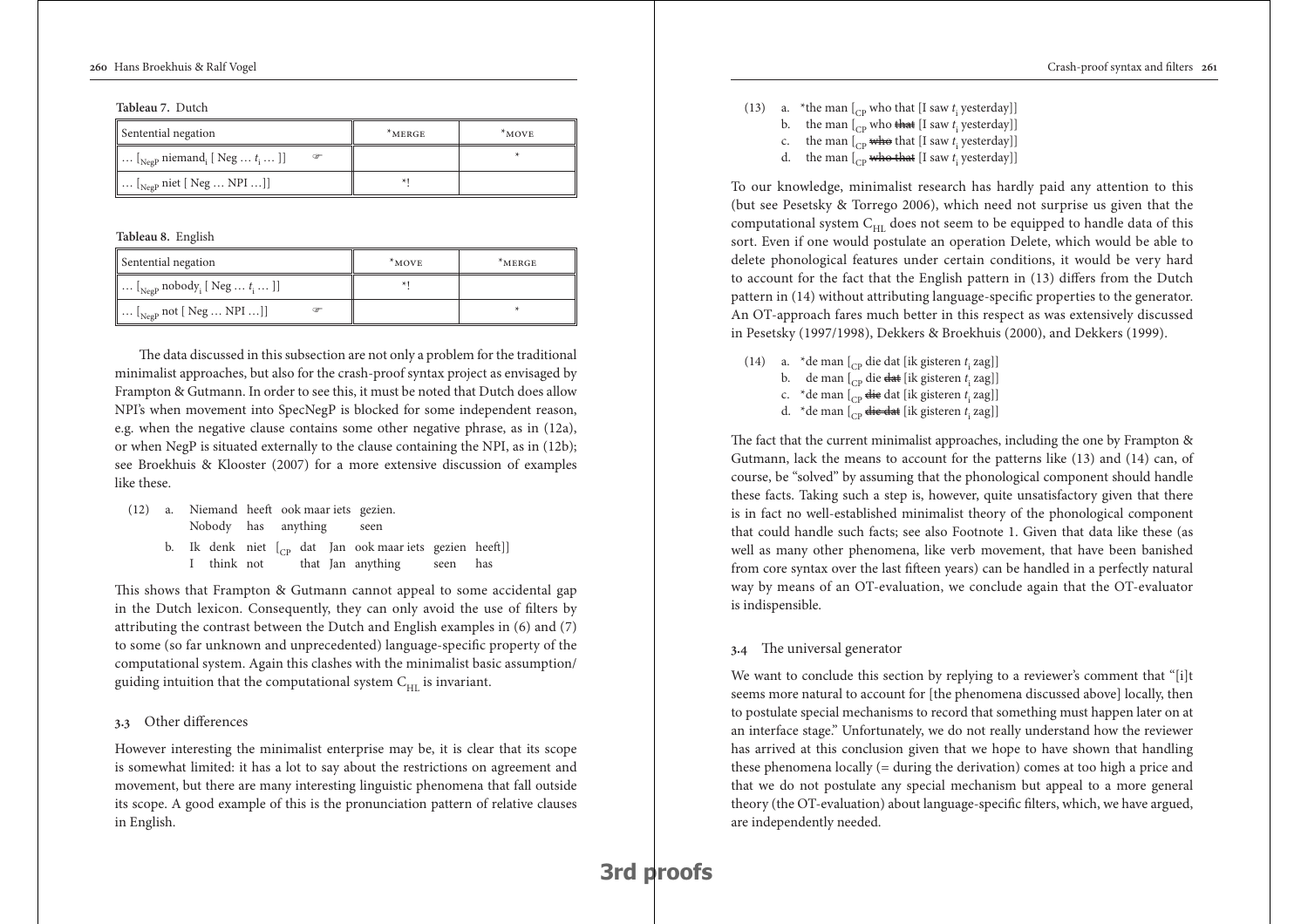We could leave it to that, but it may nevertheless be useful to say something about the specific example of such a special mechanism mentioned by the reviewer. The reviewer claims that under the OT-approach sketched above "elements that must be elided in PF are 'flagged' [for deletion; HB&RV] in syntax", and seems to prefer such facts to be handled locally by means of a language-specific generator. Actually, we consider the two solutions notational variants and believe both to be wrong for the simple reason that it is very doubtful that ellipsis is part of core syntax as it is currently understood. In order to see this, it must be noted that elision normally depends on the relation between separate sentences (which may or may not be coordinated): in the gapping example in (15a) the finite verb in the second conjunct can be elided under identity with the finite verb in the first conjunct, and in the sluicing example in (15b′), most of the embedded clause can be elided given that its content can be recovered from the preceding question.

|  | (15) a. $[[_{CP}$ Bill kissed Peter] and $[_{CP}$ Mary <del>kissed</del> Jane]] | (gapping) |
|--|---------------------------------------------------------------------------------|-----------|
|  | b. Will Bill be around today?                                                   |           |

b'. Yes, but I don't know when exactly Bill will be around today. (sluicing)

The phenomena illustrated in (15) are clearly discourse phenomena and therefore resemble the interpretation of the personal pronouns in examples like *John met Bill and he asked him whether…*, about which core syntax hasn't much to say either: all that standard theories on binding require is that personal pronouns be free within their binding domain, and the actual interpretation of the pronouns in the second conjunct must be accounted for by appealing to discourse theory. Similarly, we believe it would be unwise to try to account for the facts in (15) by appealing to properties of the generator, irrespective of whether this is done by 'flagging' or otherwise. In short, the argument that the reviewer seems to have in mind against our modeling of core grammar is based on the wrong premise that we need to appeal to 'flagging'.

For completeness' sake, it should be said that the above conclusion may but need not be incompatible with the claim that elision does take place during the syntactic derivation. But if it is compatible with this claim, the *universal* generator would simply randomly produce candidates with and without elision, and it would be the *language-specific* evaluator that selects the optimal candidate. Since at this point we do not have any specific analysis in mind, we will leave the proper treatment of such facts to future research.

#### **3.5** Conclusions

This section has shown that Frampton & Gutmann's ideal of eliminating filters can only be obtained by attributing language-specific properties to the derivational component, which goes against the minimalist basic assumption/guiding intuition that the computational system  $C_{\text{tr}}$  is invariant in the sense that it does not exhibit language-specific properties. Furthermore, the elimination of filters requires that  $C<sub>HI</sub>$  be made sensitive to, e.g. pragmatic notions like focus/presupposition, which would mean a radical break with the generative tradition by dropping the postulate of the autonomy of syntax. It may also mean that  $C_{\text{tr}}$  must be complicated by attributing novel and thus far unprecedented properties to it, which goes against the minimalist goal of reducing the computational system to its absolute minimum. We believe that, from a minimalist point of view, this should be considered too high a price to be paid, and conclude from this that Frampton & Gutmann have set their mark too high by requiring that crash-proof syntax should make the use of filters superfluous.

## **4. Why developing a crash-proof syntax may be desirable**

Saying that Frampton & Gutmann overstated their mark by requiring that crash-proof syntax makes the use of filters superfluous does not automatically mean that their project should be dismissed as meaningless; their more moderate objective of developing a computational system that "generates only objects that are well-formed and satisfy conditions imposed by the interface systems" may be extremely useful for OT-syntacticians that work in the minimalist tradition for reasons that will become clear later in this section.

When one considers the OT-syntax literature so far, it will not go unnoticed that the emphasis is mainly on the OT-evaluator; the analyses provided in this literature virtually never appeal to properties of the generator in order to account for some phenomenon. This is hardly surprising given that the development of OT-syntax can be seen as a reaction to the ever increasing emphasis on the derivational aspects of grammar within the Chomskyan tradition, which is taken to its extreme by the Frampton & Gutmann's crash-proof syntax project. OT-syntax initiated a shift of attention to the representational aspects of grammar (cf. Vogel 2006a), and by doing so provided new means to study empirical domains that were outside the scope of, ignored by, or developed in only an impressionistic manner by the mainstream generative research of the last twenty-five years. We can illustrate this by repeating some of the illustrations given above in somewhat more general terms: Costa (1998), for example, has shown that appealing to OT makes it possible to account for certain correlations between the information structure of the clause and word order, like we find, for instance, in the Icelandic examples in (3) above; Pesetsky (1997/1998) and Dekkers (1999) have shown that some of the filters and principles proposed in the early *principles-and-parameter* period,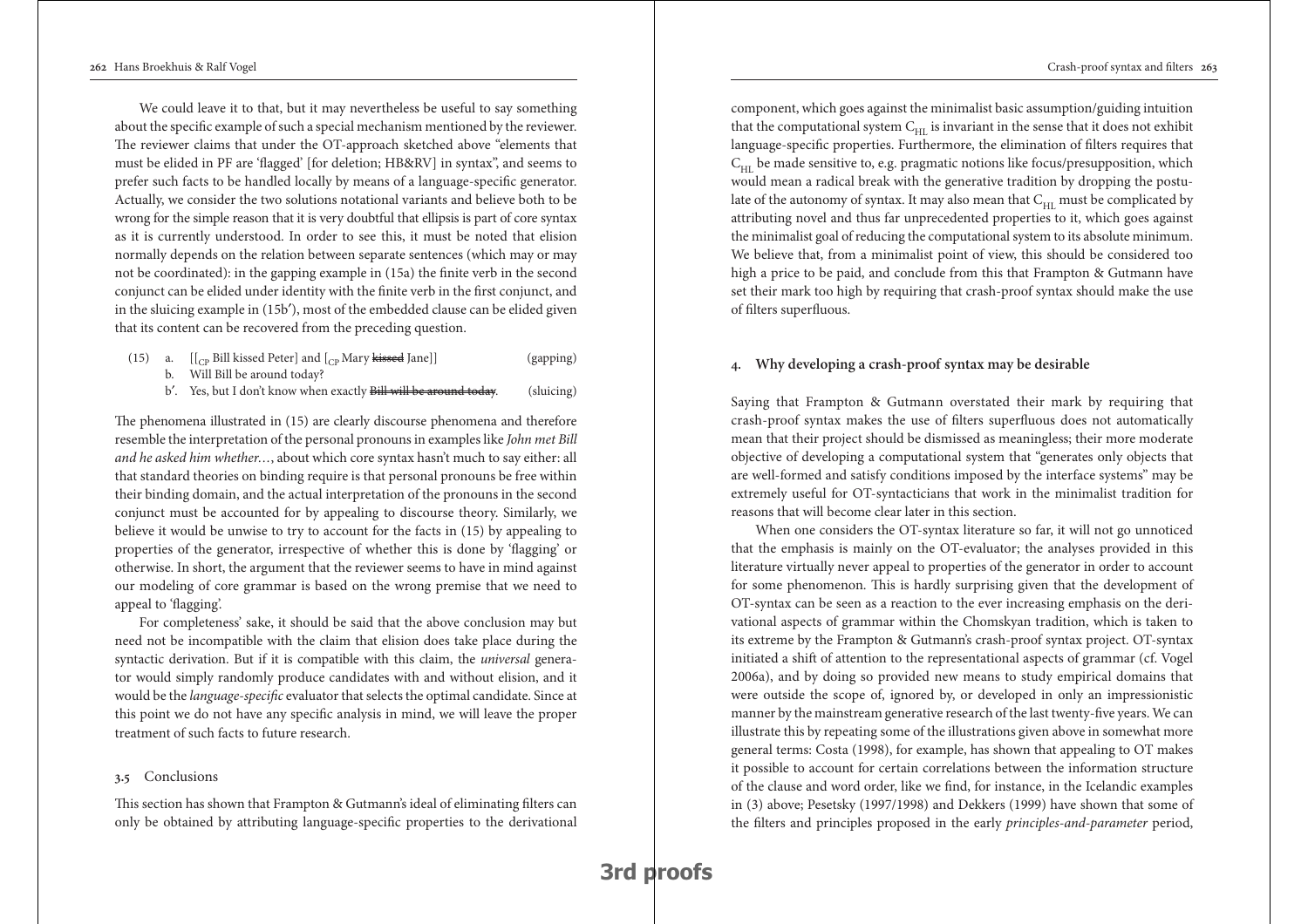like the DOUBLY-FILLED-COMP FILTER and the EMPTY CATEGORY PRINCIPLE, can be readily expressed (with more empirical success) by means of a set of more primitive violable constraints; Broekhuis (2008) has argued that the OT-evaluator can be used to provide a general format for expressing the minimalist interface conditions, which were so far often formulated in an impressionistic and random way.

Given this shift in attention and its initial success, it need not surprise us that people soon started to investigate whether certain properties that were previously attributed to the generator could also be handled by the evaluator: cf. the discussion in Section 2. It is our believe that this is not something that the minimalist audience should look upon with suspicion, given that this might make it possible to pursue the minimalist goals with even more success: see the discussion in Section 3.1, which has shown that adopting the Effect-on-Output Condition from Chomsky (2001) or its OT-counterpart developed in Broekhuis (2000/2008) enables us to eliminate the epp-features, which are actually quite outlandish from a minimalist point of view. This elimination of the epp-feature should also be applauded given that it enables us to develop a version of the computational system that is truly invariant for all natural languages. Of course, this line of research may eventually lead to an even further reduction of  $C_{\text{III}}$ , that is, lead to a more representational system like the one hinted at in Vogel (2006a), which, in effect, would lead linguistic theory into the opposite direction of Frampton & Gutmann's crash-proof syntax project.

The previous paragraph suggests that, at this point, current linguistic theories can be placed on a continuum ranging from purely derivational to purely representational. For example, the crash-proof syntax project aims at developing a theory that is placed at the left-hand border of the continuum in Figure 2, the simple-generator approach of Vogel (2006a) is placed at the right-hand border, and the derivation-and-evaluation approaches developed in Dekkers (1999) and Broekhuis (2008) occupy some intermediate position.

All approaches on this continuum (whether they be based on mainstream generative syntax or not) may pursue the same minimal goals of reducing grammar to its absolute minimum. The crash-proof syntax approach aims at reducing



**Figure 2.** Continuum of syntactic approaches

the grammar to the derivational component by eliminating all conditions or filters on the output representations. The simple-generator approach, on the other hand, aims at reducing the role of the generator and places the explanatory burden on the OT-evaluator by focusing on input-output correspondences (akin to what we find in phonology). The derivation-and-evaluation approach explicitly takes an intermediate position and claims that the explanatory burden must be placed both on the generator and the evaluator by reducing both components to their minimum: components that are alien to the generator, like the epp-features, will be eliminated when it is possible to account for them by postulating some violable constraint of sufficient generality; at the same time, the postulated constraints will be kept to a minimum by attributing to the generator what comes to it naturally. The more limited goal of Frampton & Gutmann's crash-proof syntax project fits in quite well with the latter approach: when the generator only produces converging representations, we can avoid the introduction of constraints that are only needed to eliminate the crashing derivations. At this point, it seems impossible to predict whether the fully derivational, the fully representational, or some hybrid approach will lead to the best results, but this paper has contributed to the discussion of what type of approach is superior by pointing out some, in our view, inherent problems for the fully derivational approach.

#### **5. Conclusion**

This article has argued that it is very hard, if not impossible, to pass judgment on Frampton & Gutmann's crash-proof syntax project from a more general optimality-theoretic perspective. This is due to the fact that in some OT-approaches to syntax, the notion of (convergent) derivation does not play a role. The only thing we could do, therefore, was to discuss Frampton & Gutmann's claim that the notion of filter should be eliminated from the theory, as this goes against the guiding intuition of OT that the language system contains a filtering device that determines which candidates from the Candidate Sets produced by the generator are optimal in a given language. We believe to have shown that the elimination of filters is not possible within the Agree-based version of the minimalist program adopted by Frampton & Gutmann without running afoul with the minimalist basic assumption/guiding intuition that the computational system  $C_{HI}$  is invariant. We have further argued that the more modest goal of the crash-proof syntax project of developing a system that "generates only objects that are well-formed and satisfy conditions imposed by the interface systems" may be welcome in OT-approaches that adopt some version of computational system for human language  $C_{HL}$  as the generator.